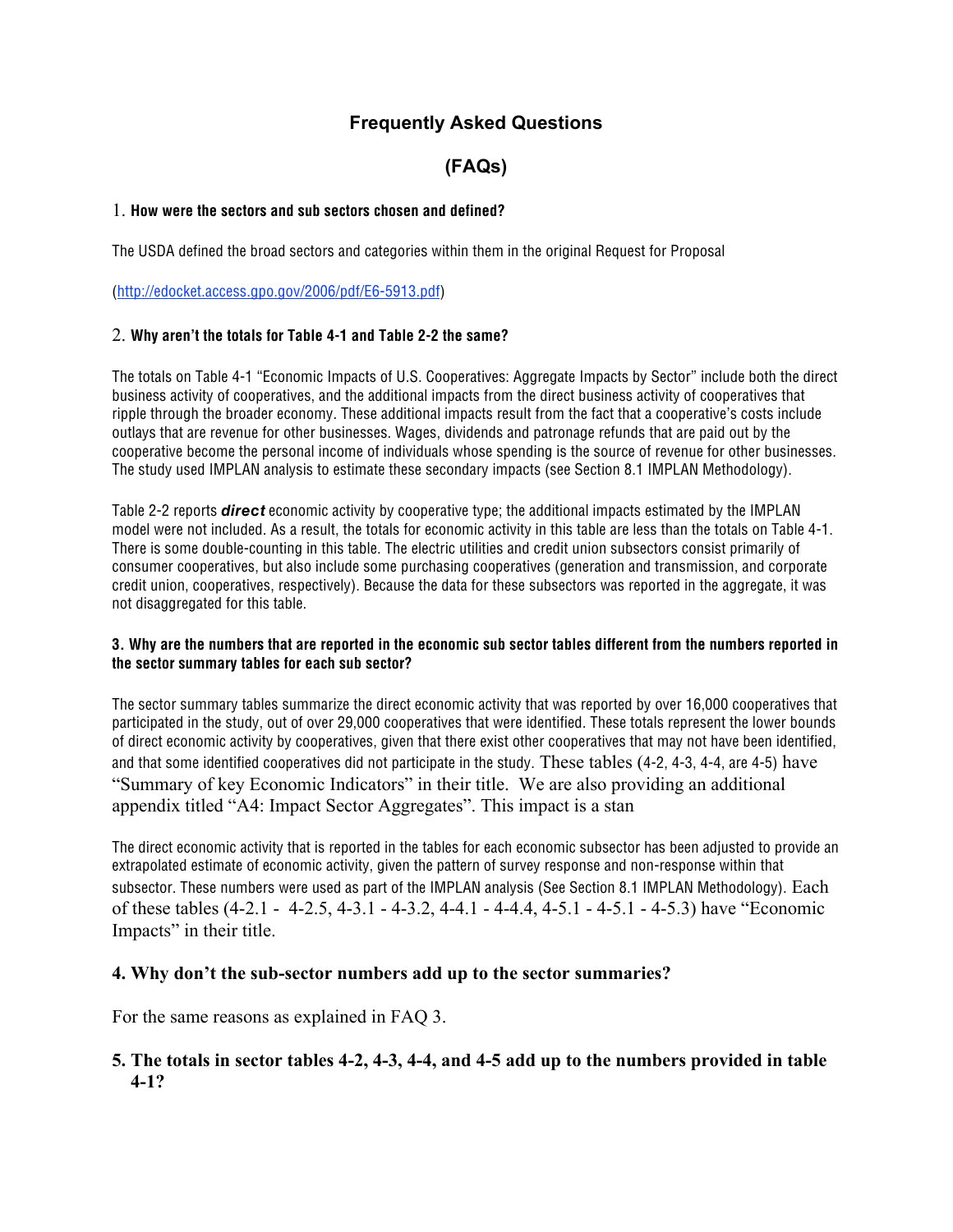No. See explanation provided in FAQ's 2 and 3

# **6. How do we compare Table 4-1: Summary of Key Variables to impacts in economic subsectors?**

We have provided a **Table A4-1: Supplemental Impacts**. The aggregate numbers in table 4-1 are simply the sum of tables (4-2.1 - 4-2.5, 4-3.1 - 4-3.2, 4-4.1 - 4-4.4, 4-5.1 - 4-5.1 - 4-5.3).

#### **7. Why is there no data for the housing sub sector?**

There were significant obstacles that prevented the collection of sufficient data for impact analysis. The housing sub sector is fragmented and localized, with no strong trade associations or other organizations that maintain housing coop lists. Identifying cooperatives through property assessment and tax reporting was not feasible, since this data is at the local government level, and typically cannot be retrieved based on cooperative status. Furthermore, local jurisdictions vary in how they value cooperatives for property taxes, and assessed, appraised, and market values may differ significantly. See Housing, Population Discovery and Data Sources, p. 31.

#### **8. What data was collected for use in the impact analysis?**

For each cooperative firm, the following data was collected: revenue, or value of sales; wages, or value of compensation (wages and benefits) paid to employees; Patronage, or value of payments to owners (dividends and patronage refunds); number of employees; cooperative assets, and taxes paid.

#### **9. Many of the tables report on the number of establishments. What is the definition of an establishment?**

It is any physical entity at a separate location, including branch offices and plants. It is distinct from a firm, which is the corporate entity.

#### **10. What does "income" measure?**

Income was defined as the value added to a good or service as a result of business activity. It is equal to employee wages, and the profit or net margins that belong to the business owner. In the case of cooperatives, this includes patronage refunds.

#### **11. Why are patronage refund numbers not reported in the tables?**

Not all cooperative sub-sectors pay patronage refunds. Patronage refunds that are paid are not reported in a consistent manner, which makes reporting an aggregate figure difficult. In many cases, patronage benefits may be given as lowered costs or discounts, such as lower interest rates at a credit union, or member discounts at a grocery cooperative.

#### **12. Did this study address governance and patronage refund issues?**

Phase I did not. However, Phase II of the study will be looking at governance and patronage-related issues in detail.

#### **13. Why are cooperative economic impacts not calculated on a state basis?**

The focus of this phase of the REIC study was on national impacts. UWCC is happy to discuss the possibility of making data available to scholars and researchers for state economic impact analysis. Confidentiality agreements for the use of the data exist, and the institution supporting other research projects must be able to negotiate, enforce and